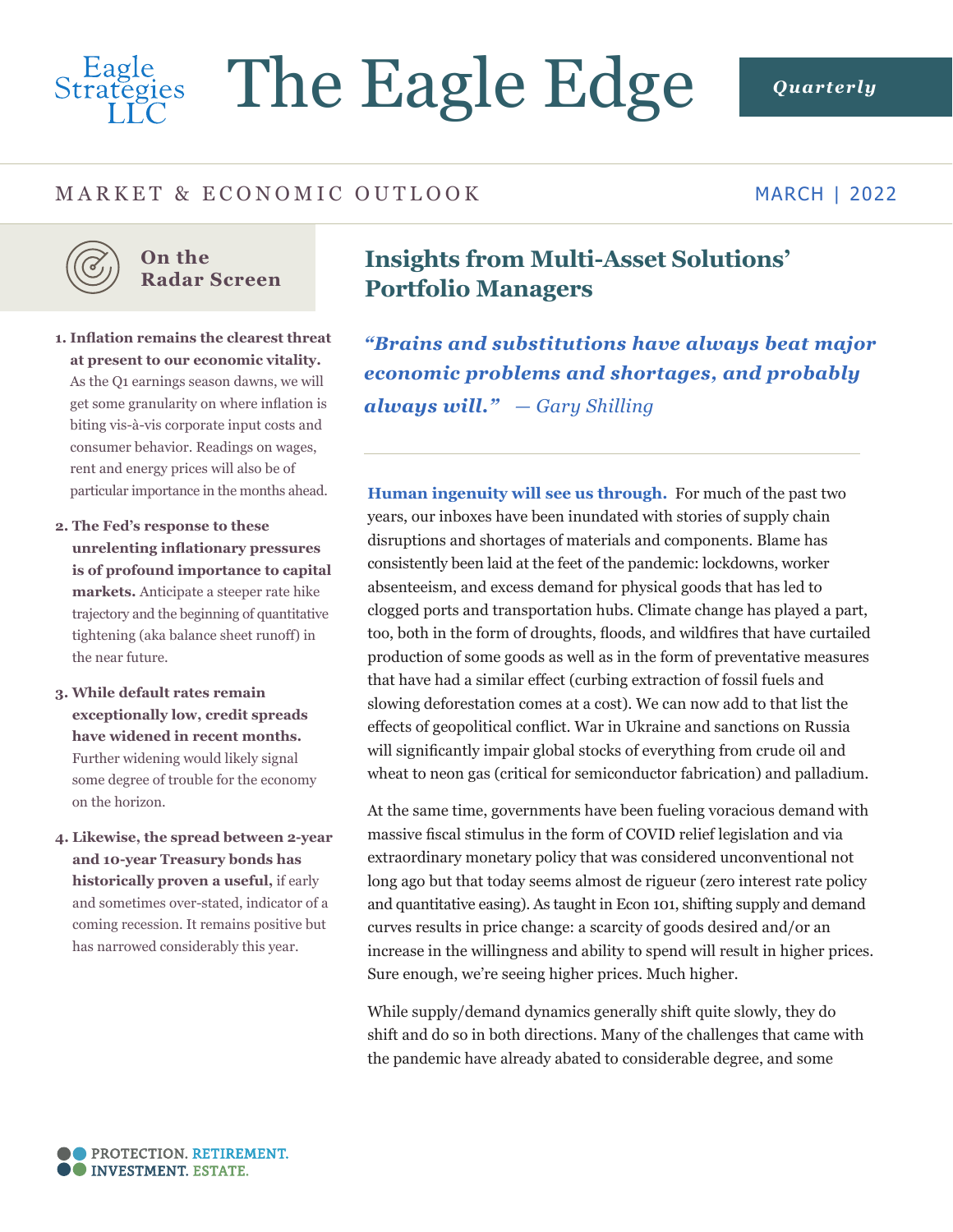#### *Continued*

# **Insights from Multi-Asset Solutions' Portfolio Managers**

ESG-linked restrictions are being actively reconsidered in the context of a renewed East v West schism. Meanwhile, governments and private industry are working feverishly to reengineer energy, industrial, and agricultural policies to adapt to these new circumstances. An old adage holds true: the cure for high prices is high prices. Additional sources of supply or sources of alternative supply will soon be found and brought online.

Likewise, demand is being tempered. High prices discourage households from incremental purchases; the expiry of COVID relief programs and the failure of the administration's Build Back Better bill means there's less money to spend; and the Fed has embarked on a rate hike campaign that will lift the cost of debt capital to businesses and consumers alike. Inflation will come back down; it's just not going to happen overnight.

Until such time as we find evidence that inflation has been well and truly contained, we are inclined to favor short duration assets within our portfolios. Doing so is fairly straightforward for a fixed income investor: lean into instruments with shorter maturity and higher yields. The concept of duration works less well with equities, but we generally think of lower volatility, higher dividend yielding stocks as having a shorter duration, and so we tilt in that direction. That's been our posture for some time now, and it is likely to remain so until we find ourselves in a different environment (higher bond yields, lower equity valuations.

In terms of overall risk posture, we're less enthusiastic than was the case a month or two ago, yet we nevertheless tilt ever so slightly into equities. It's difficult to be risk averse when the labor market is so strong and consumers are sitting on bloated household savings. That said, the runup in inflation, rising mortgage rates, and a slump in consumer confidence give us pause. Our conviction is very low, particularly following the strong run observed during the back half of March, hence the modest degree to which we are overweight. We're a little more comfortable with our value bent and a moderate emphasis on smaller and mid cap stocks, which we see as attractively valued on a relative basis; somewhat shielded from overseas turmoil and the international sanctions regime; and a likely beneficiary of a growing re-shoring/deglobalization theme.

**"There go my people. I must follow them, for I am their leader." - Alexandre Ledru-Rollin**. The Fed has been woefully slow in adjusting policy in response to accumulating inflation pressures. Time and again, it has been rates traders and Wall Street strategists that seem to be dragging the Fed into a more appropriate policy stance. The harm in this dynamic is that inflation has been allowed to develop into a genuine threat to the economic expansion. The delayed response in policy is likely to require that it be more aggressive than would otherwise have been necessary and may tip the economy into recession within the next 24 months.

The less consequential implication of laggard Fed policy is that it diminishes the utility of forward guidance. The rapidity with which their economic projections as reflected in the much ballyhooed "dot plot" become obsolete render this exercise to be of little value, entertaining though it may be. Fed Funds futures contracts have proven to be both timelier and a better determinant of coming Fed policy than have been the forecasts of the Fed itself. The market always knows best!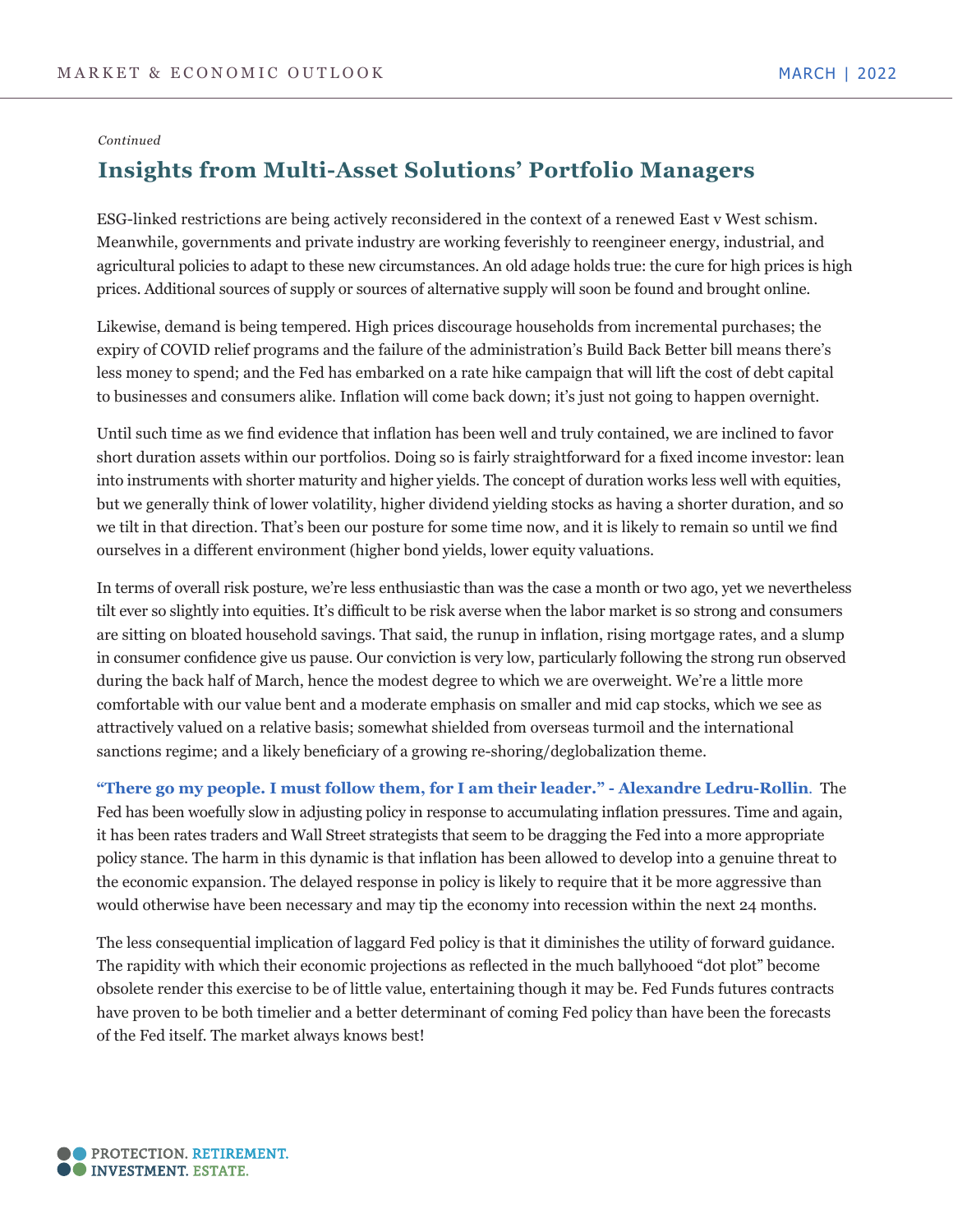*There is no assurance that the investment objectives will be met.*

*Past performance is no guarantee of future results, which will vary. All investments are subject to market risk and will fluctuate in value.* 

*The opinions expressed are those of Multi Asset Solutions Portfolio Managers as of the date of this report and are subject to change. There is no guarantee that any forecast made will come to pass. This material does not constitute investment advice and is not intended as an endorsement of any specific investment*

*This material represents an assessment of the market environment as at a specific date; is subject to change; and is not intended to be a forecast of future events or a guarantee of future results. This information should not be relied upon by the reader as research or investment advice regarding the funds or any issuer or security in particular.*

*The strategies discussed are strictly for illustrative and educational purposes and are not a recommendation, offer or solicitation to buy or sell any securities or to adopt any investment strategy. There is no guarantee that any strategies discussed will be effective.*

*This material contains general information only and does not take into account an individual's financial circumstances. This information should not be relied upon as a primary basis for an investment decision. Rather, an assessment should be made as to whether the information is appropriate in individual circumstances and consideration should be given to talking to a financial advisor before making an investment decision.*

# About Risk

### **All investments are subject to market risk, including possible loss of principal.**

Stocks and bonds can decline due to adverse issuer, market, regulatory, or economic developments. Bonds are also subject to credit risk, in which the bond issuer may fail to pay interest and principal in a timely manner, or that negative perception of the issuer's ability to make such payments may cause the price of that bond to decline. A bond's prices are inversely affected by interest rates. The price will go up when interest rates fall and go down as interest rates rise.